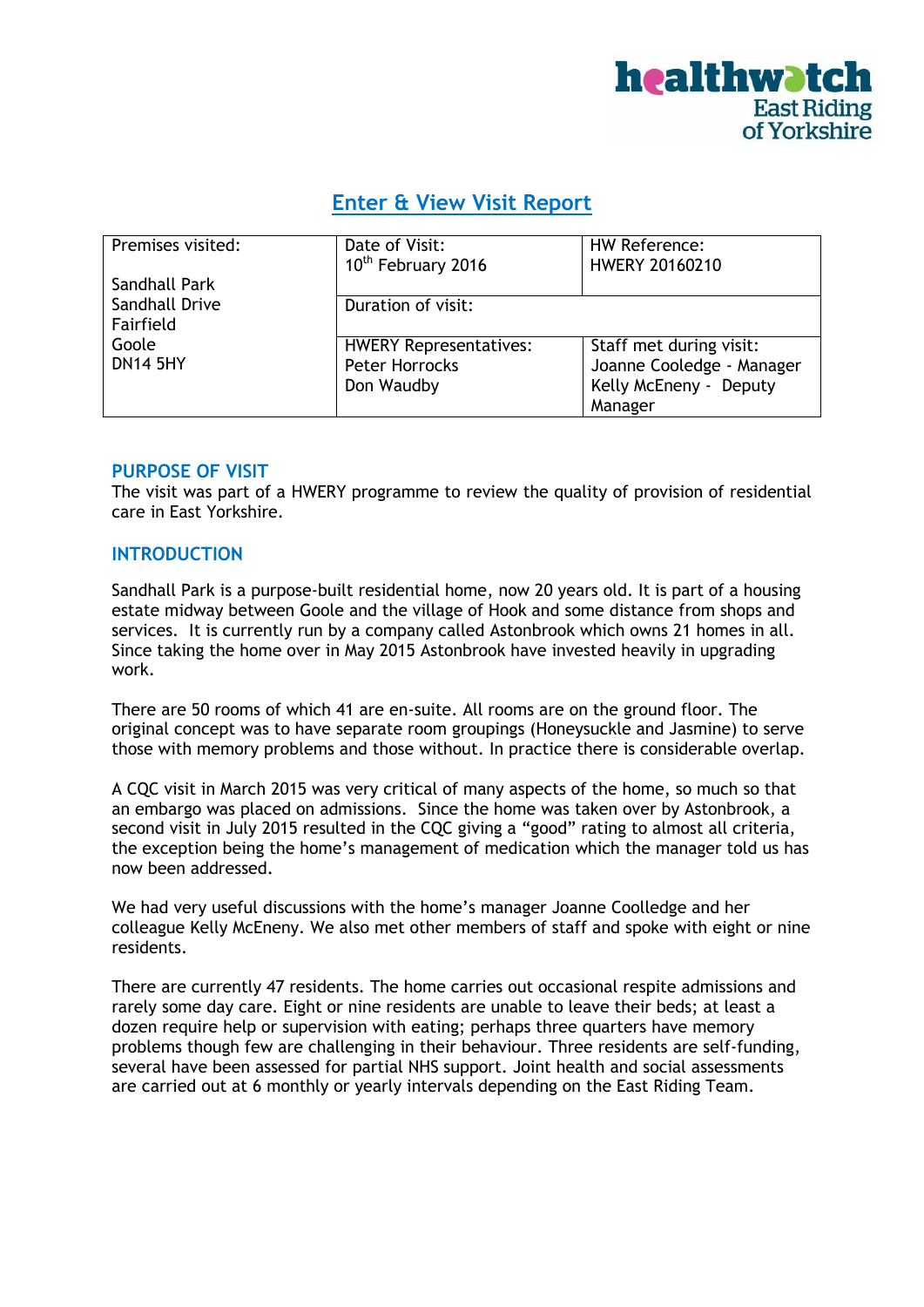# **ENVIRONMENT**

The exterior is tidy with ample parking. There are a couple of small internal gardens to which residents have access. The building is warm and welcoming, well carpeted and clean. There are no unpleasant odours. The home is part way through an upgrading of its decoration and furnishing.

As part of the upgrading, floors in rooms and dining areas are being changed from carpet to a laminated wood finish.

Many people in the home were cheerful and interested in our visit. The residents we spoke to all said that they were well looked after and spoke of the choices they were given in where to spend the day and what to eat.

# **POLICIES, PROCEDURES AND CARE PLAN**

All residents have an active care plan, created with the resident and their family where possible. The plans are reviewed monthly or sooner if needed. Plans include end of life preferences where these can be obtained.

Each resident has a named carer.

Visiting time is open but the home request that this not be at meal times.

# **PRIVACY, DIGNITY AND RESPECT**

Independence is encouraged where possible: one resident goes out unaccompanied, two look after money of their own and one manages their own medication.

There is a fully developed Deprivation of Liberty Safeguarding (DoLS) system with all residents being reviewed at the interval stipulated when DoLS is authorised. This may be every 3 months, every 6 months or annually.

Residents meetings are held on a monthly basis with residents' families meetings being held every 3 months.

# **STAFF**

There are a total of 67 staff. By day there are two senior carers and seven carers on duty; at night one senior carer and four carers cover the home.

There are monthly senior staff meetings, and staff meetings.

#### **SAFE**

Hand rails are plentiful and the design of the home allows residents to walk safely around the corridors. The call system is modern and includes pressure mats to detect movement at night; the only indication of where help is needed is on a few tiny screens dotted about the corridors.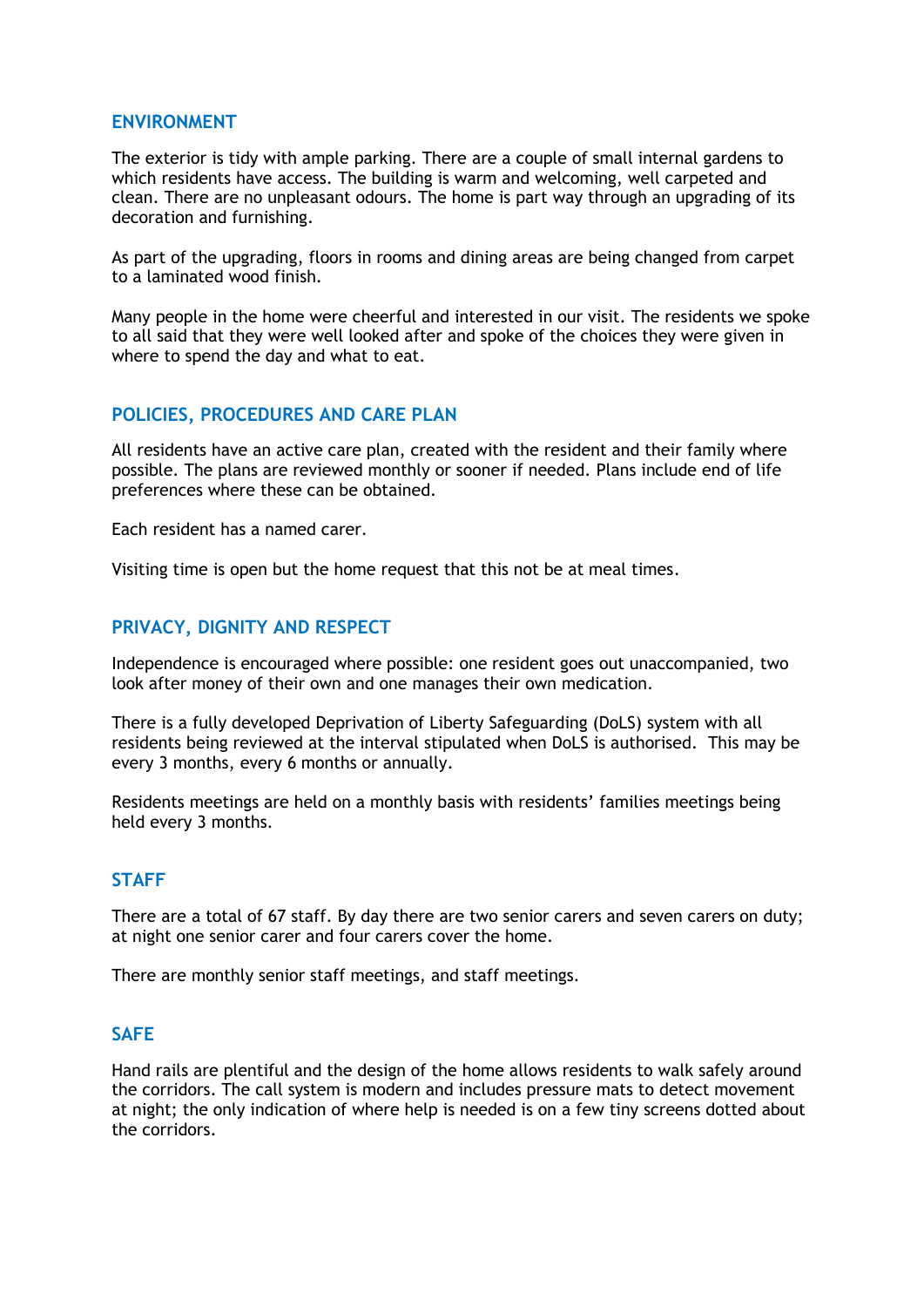The laundry deals with linen and personal clothing, separating soiled and clean items clearly.

The kitchen appears modern and clean. All food is cooked fresh on the premises. The home has a 5 star food & hygiene rating.

The manager told us that the home completes weekly and monthly medication audits. The medication is given out by a member of staff who is trained to deliver medication. This training is refreshed accordingly.

#### **WELL LED**

The present manager clearly provides effective leadership with the backing of the Astonbrook management.

Astonbrook provide HR input on staff induction and training, most of which occurs in house.

There has been no move so far to computerise the running of the home or the individual management of its residents. This may depend on policies of the parent company in the future.

# **EFFECTIVE**

There is frequent (often more than daily) input to the home from community nurses which is highly appreciated and necessary in view of the high dependency of several residents.

Skin care features strongly in the management of the bed bound residents.

Residents are weighed regularly.

The delivery of massive batches of continence supplies at three monthly intervals causes storage problems and difficulties for newly entitled residents who must await the next delivery. During this time family usually provide any necessary pads but the home often have some spares.

There is often a lack of medical information when a new resident arrives, especially for those coming from hospital rather than their home. This can impair good care in some situations. Discharge letters are not always provided so the home have to chase the hospital staff for medical care details. The manager also told us that residents were often sent home in the early hours of the morning. She mentioned one resident who was discharged from a hospital ward and arrived at 2.00am in some distress.

GP input to the home falls to most partners of Goole's two practices – there is no formally nominated GP for the home. The Manager informed us that GPs visit most days.

# **CARING**

We saw many friendly contacts between staff and residents.